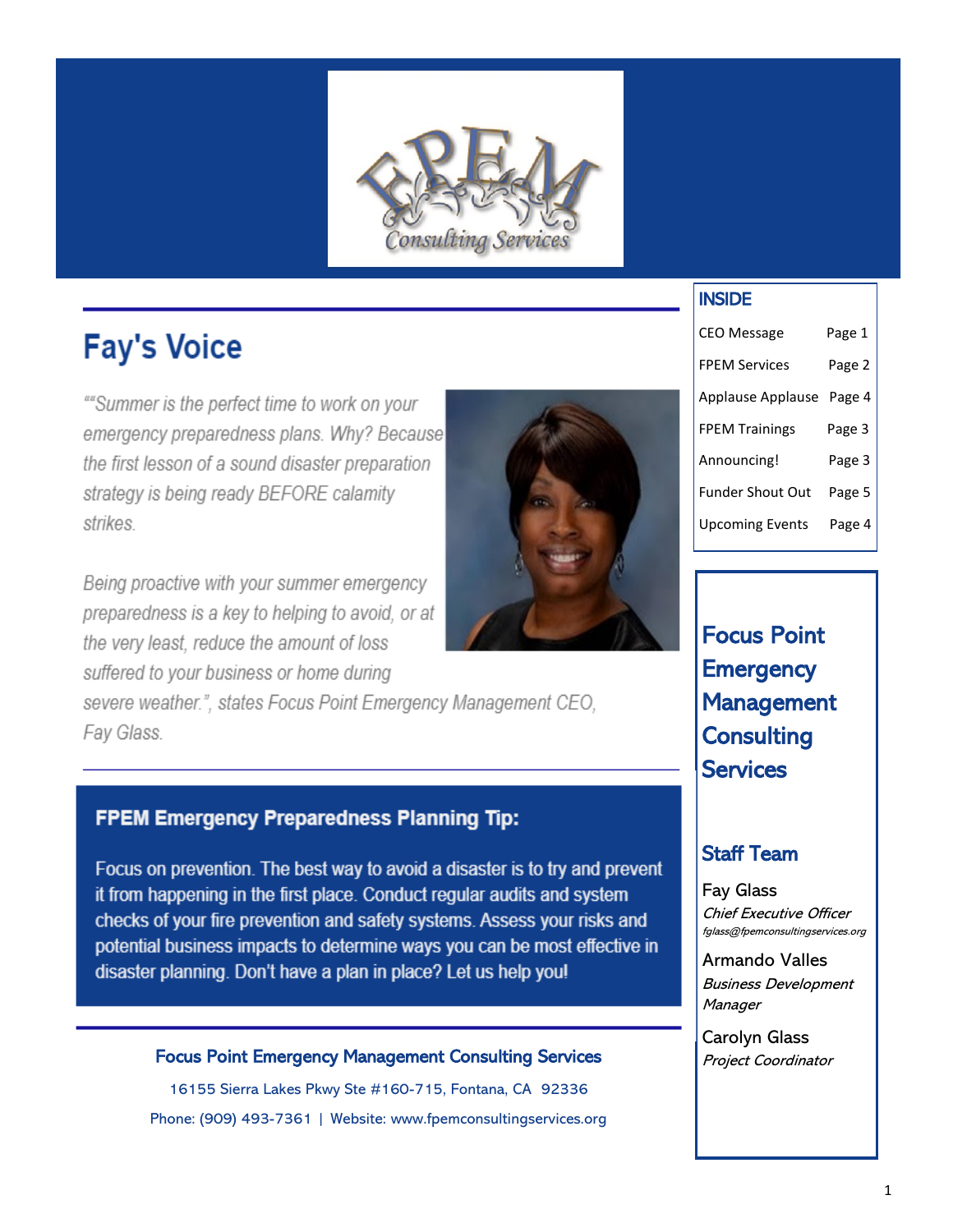

## **Customized Emergency Plan Writing Service**

For businesses and organizations, emergency preparedness planning can make the difference between staying in business and losing everything. Having an emergency plan is one of the easiest ways to help ensure your business. corporation. HOA or community survives and recovers.

That's where Focus Point Emergency Management steps in. FPEM knows that no two businesses are alike and provides a customized emergency plan that fits your unique needs and landscape. And rest assured, all emergency plans follow FEMA quidelines and standards.

Focus Point is here to help. Our experienced team can provide:

- o Assessment for Readiness
- **Emergency Operations Plan**
- Design customized response standards operating procedures
- o Comprehensive Management Plan
- Continuity of Operations Plan
- Community Emergency Management Core programs
- o Local Evacuation and Shelter in Place Plan and Procedures

At FPEM, we have the expertise to quide you to the best solution for your organization and community.

Get started with a free 30-minute consultation with FPEM's professional team, call Fay Glass at (909) 493-7361 or email to folass@fpemconsultingservices. org.



**Need Help With Your Business** Plan?

As a business plan writing consultant, Fay will help you refine your ideas and strategies, and mold them into a viable business. Her hands-on experience founding, funding, and scaling ventures will challenge your assumptions, fill gaps in your thinking, provide research and analysis, and help formulate business models, tactics, and strategies.

"Think of me as your co-pilot for the duration of our project. I understand your situation. Let me guide you in the creation of your business plan and essential tools for success." **CEO Fay Glass.**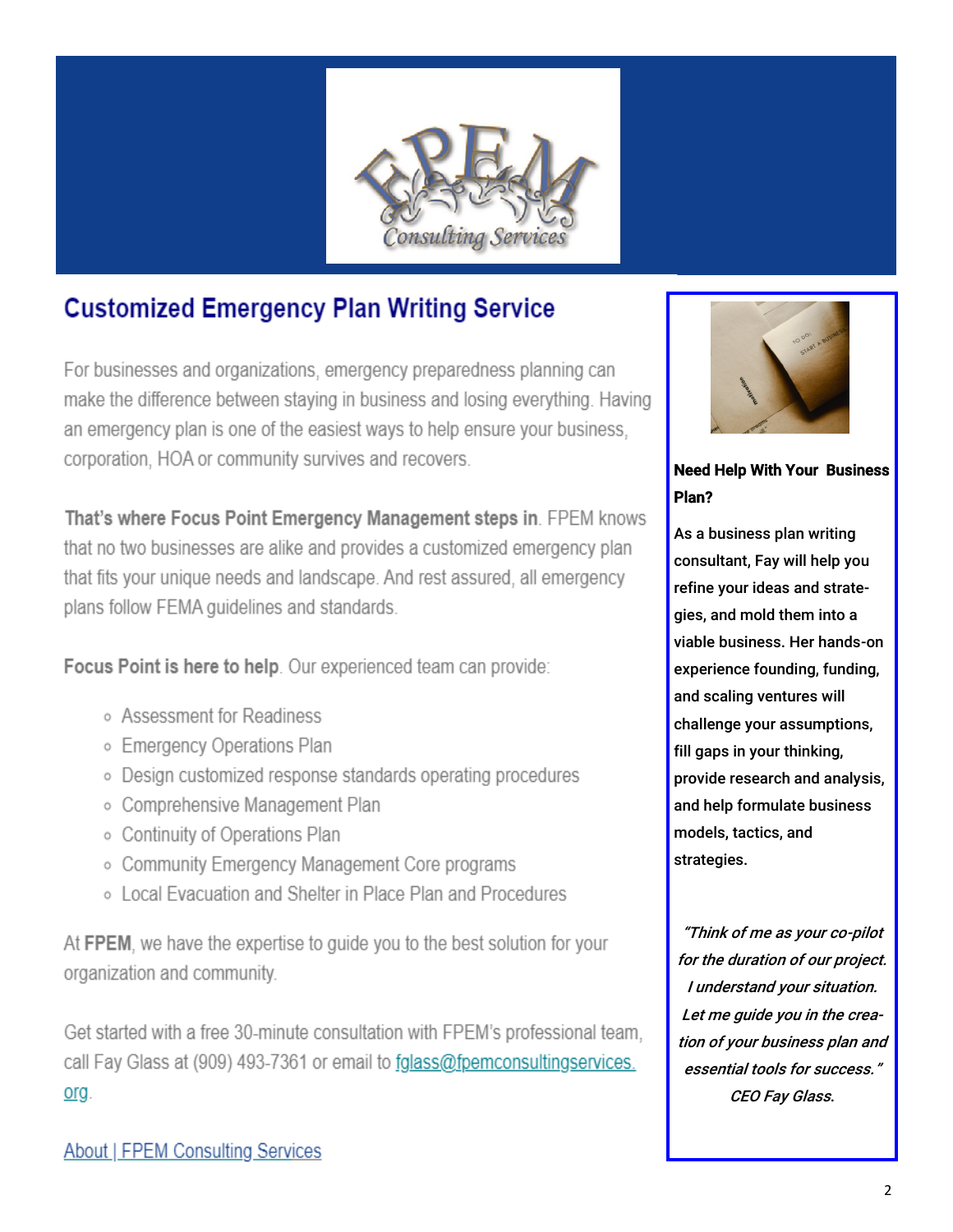

# Will Your Company Survive the Next Man-Made or Natural Disaster?

## Being Prepared Starts with YOU!



An essential component to any emergency preparedness plan is providing comprehensive training and relevant exercise to staff on the various scenario-based disasters that could affect your organization or business. The importance of training cannot be overemphasized. FPEM is here to help. Join FPEM for this **FREE** webinar!

Will Your Company Survive the Next Man-Made or Natural Disaster?

Being Prepared Starts with YOU!

Next Training Date: September 16, 2021 1:00pm—2:00pm

Register: https://us02web.zoom.us/webinar/register/WN\_SrZwbJH3RnSYk0eHjAH5

**Interested in Training? Let FPEM customize a training for your business or organization. No two organizations are alike, FPEM customizes scenarios that best suit your emergency management needs. When it comes to safety, we are specialists in preforming upfront analysis and design to match your needs and keep you compliant with Federal, State and local laws.**

> **Focus Point Emergency Management Consulting Services 16155 Sierra Lakes Pkwy Ste #160-715, Fontana, CA 92336 Phone: (909) 493-7361 | Website: www.fpemconsultingservices.org**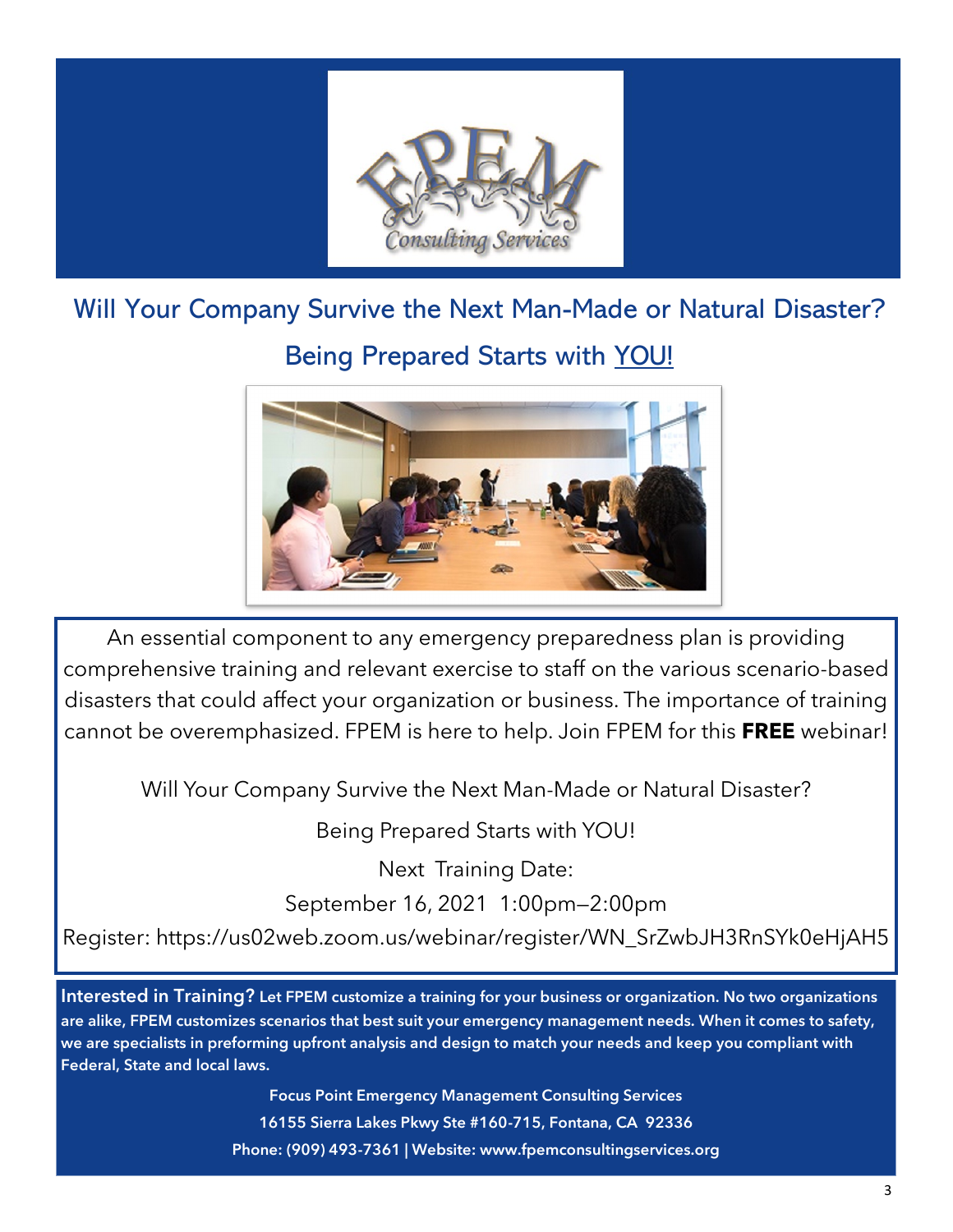## **Our Four-Step Process for Emergency Preparedness** *Assessment, Emergency Planning, Training and Grant Writing*

An essential component to any emergency preparedness plan is providing comprehensive training and relevant exercise to staff on the various scenario-based disasters that could affect your organization or business. The importance of training cannot be overemphasized. FPEM is here to help!

Interested in Training? Let FPEM customize a training for your business or organization. No two organizations are alike, FPEM customizes scenarios that best suit your emergency management needs. When it comes to safety, we are specialists in preforming upfront analysis and design to match your needs and keep you compliant with Federal, State and local laws.

To learn about a customized training for your organization or business, book a free 30-minute phone consultation.

## **Community Partner Highlight—Debra Williams**

#### Alone we can do so little, together we can do so much. Helen Keller

For Debra Williams CEO of Building Resilient Communities and FPEM CEO Fay Glass, their participatory leadership and relationship-based management styles reflect the heart of good partnerships. It is this good partnership that serves as a foundation to their shared, unique collaborative relationship preparing communities for disaster. What makes this partnership distinct is Debra and Fay's belief that a sense of faith, support, education, and empowerment is necessary to build healthy communities. And, without a sense of caring there is no sense of community.

#### Meet Building Resilient Communities

Building Resilient Communities (BRC) advocates for and provides resources, tools, and education to disadvantaged and vulnerable communities to prepare for and overcome disasters. They equip families and youth, community and faith -based organizations, small businesses, and government. Beyond this critical mission is a deeply passionate vision embedded in scripture and faith. Building Resilient Communities envisions a world where communities are filled with hope, overcome adverse conditions, are prepared for disasters, and recover from disruptive experiences.

Under Debra's leadership BRC's deep community impact goes beyond emergency preparedness education and training. BRC strives to mitigate systemic disparities in environment, racial bias, and economic conditions by working with partners, such as FPEM, with shared interests to mitigate these systemic problems.

Debra's personal and professional power is derived from her deep seeded faith and dedication to helping build heathy communities and healthy families. She believes BRC's reason for existence is to fulfill our foundational scriptures by identifying systemic prob-

#### FPEM are experts in training.

Sample a small part of a FPEM training with this free webinar:

**Will Your Company Survive the Next Man-Made or Natural Disaster?**

*Being Prepared Starts with YOU!*

Next Training Date: September 16, 2021 1:00pm-2:00pm



lems that cause communities to be disadvantaged and vulnerable in times of disaster.

FPEM thanks Debra for her steadfast commitment to educating and empowering all communities in emergency preparedness. And FPEM expresses its deep gratitude for this unique, collaborative partnership, and we look forward to continuing to change this world by building resilient communities together one at a time.

#### Need Help With Your Business Plan?

As a business plan writing consultant, Fay will help you refine your ideas and strategies, and mold them into a viable business. Her hands-on experience founding, funding, and scaling ventures will challenge your assumptions, fill gaps in your thinking, provide research and analysis, and help formulate business models, tactics, and strategies.

"Think of me as your co-pilot for the duration of our project. I understand your situation. Let me guide you in the creation of your business plan and essential tools for success." CEO Fay Glass.